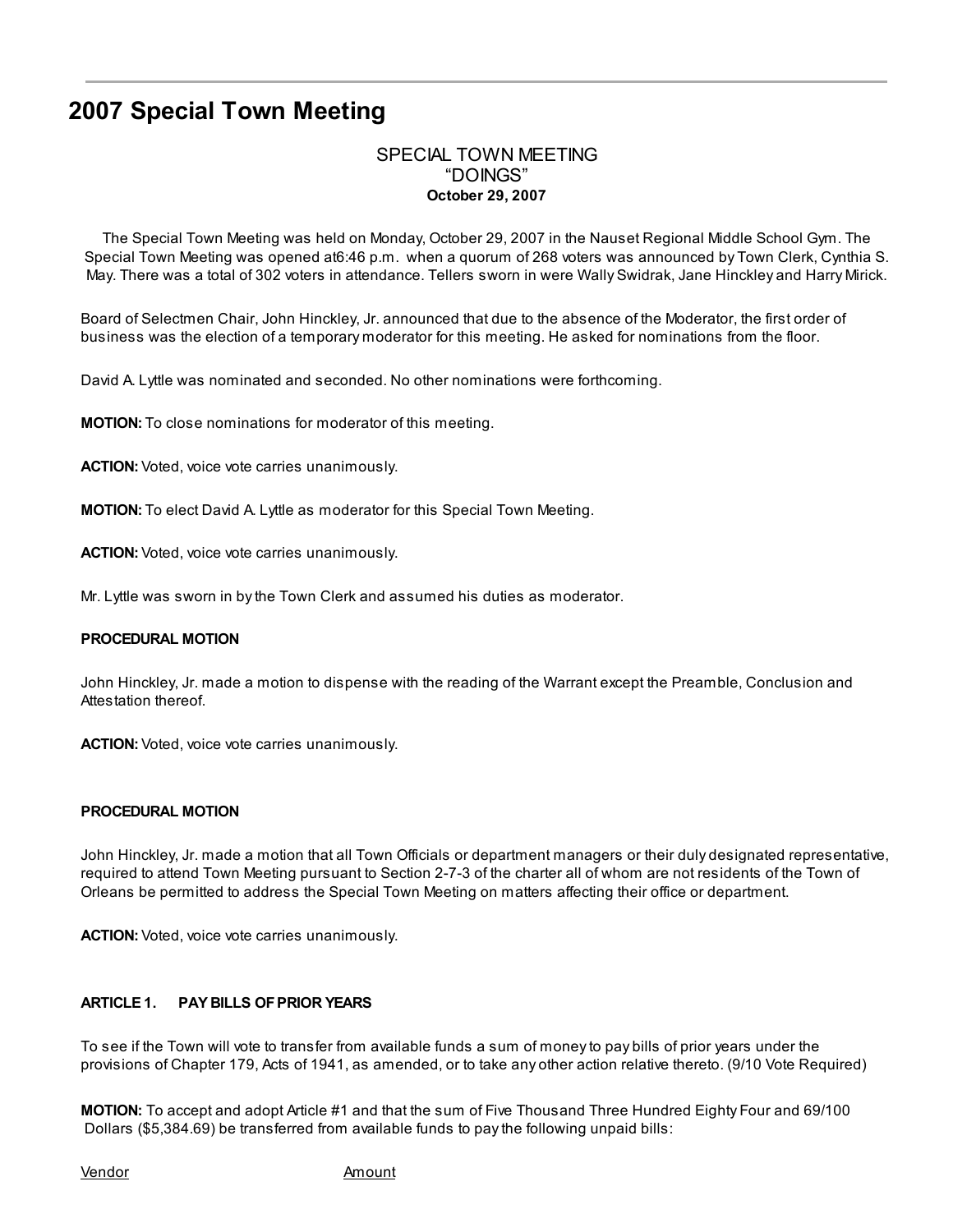Starfish Radiator \$60.00 Plymouth Police Academy \$300.00 Kaleidoscope Imprints \$1,040.30 Andrew McLaughlin \$112.92 William Norton \$375.71 Kerry O'Conner \$160.32 James Rosato \$17.37 Travis Tebbetts \$35.29 Matthew Watts \$131.75 Agway of Orleans \$158.47 Kimball Midwest \$2,720.75 Groundwater Analytical \$289.80

Total \$5,384.69

ACTION: Voted, voice vote carries unanimously.

## ARTICLE 2. TRANSFER ARTICLE

To see if the Town will vote to transfer from available funds and/or authorize the transfer from various line items within current appropriations, such sums of money as necessary to supplement the operating budgets of the various Town departments for Fiscal Year 2008 as follows:

Transfer One Thousand Ninety-Eight and 00/100 Dollars (\$1,098.00), or any other sum, from the Assessing Department Expense Account to the Assessing Department Salary Account.

MOTION: To accept and adopt Article #2 and that the sum of One Thousand Ninety-Eight and 00/100 Dollars (\$1,098.00) be transferred from the Assessing Department Expense Account to the Assessing Department Salary Account.

ACTION: Voted, voice vote carries unanimously.

## ARTICLE 3. FUND BEACH SNACK BARS FEASIBILITY STUDY

To see if the Town will vote to transfer from available funds the sum of Twenty Thousand and 00/100 Dollars (\$20,000.00), or any other sum, for the purpose of funding a feasibility study for the renovation of the existing snack bars at Nauset Beach and Skaket Beach and authorize the Board of Selectmen and/or the Town Administrator to apply for and accept any Federal, State, County or other funds that may be available for this purpose and to enter into Intermunicipal Agreements for acceptance of any such grants or funds which shall be used to offset the total appropriation authorized herein, or to take any other action relative thereto.(Simple Majority Vote Required)

MOTION: To accept and adopt Article #3 as printed in the warrant and that the sum of Twenty Thousand and 00/100 Dollars (\$20,000.00) be transferred from the Parks & Beaches Salary Account for this purpose.

ACTION: Standing count carries by the necessary majority, YES=200, NO=70

## ARTICLE 4. FUND ROCK HARBOR BULKHEAD RECONSTRUCTION

To see if the Town will vote to borrow and/or transfer from available funds a sufficient sum for the purpose of replacement of the bulkhead at Rock Harbor, including all expenses incidental and related thereto; provided however that such vote shall not take effect until the Town votes to exempt from the limitations of total taxes imposed by Massachusetts General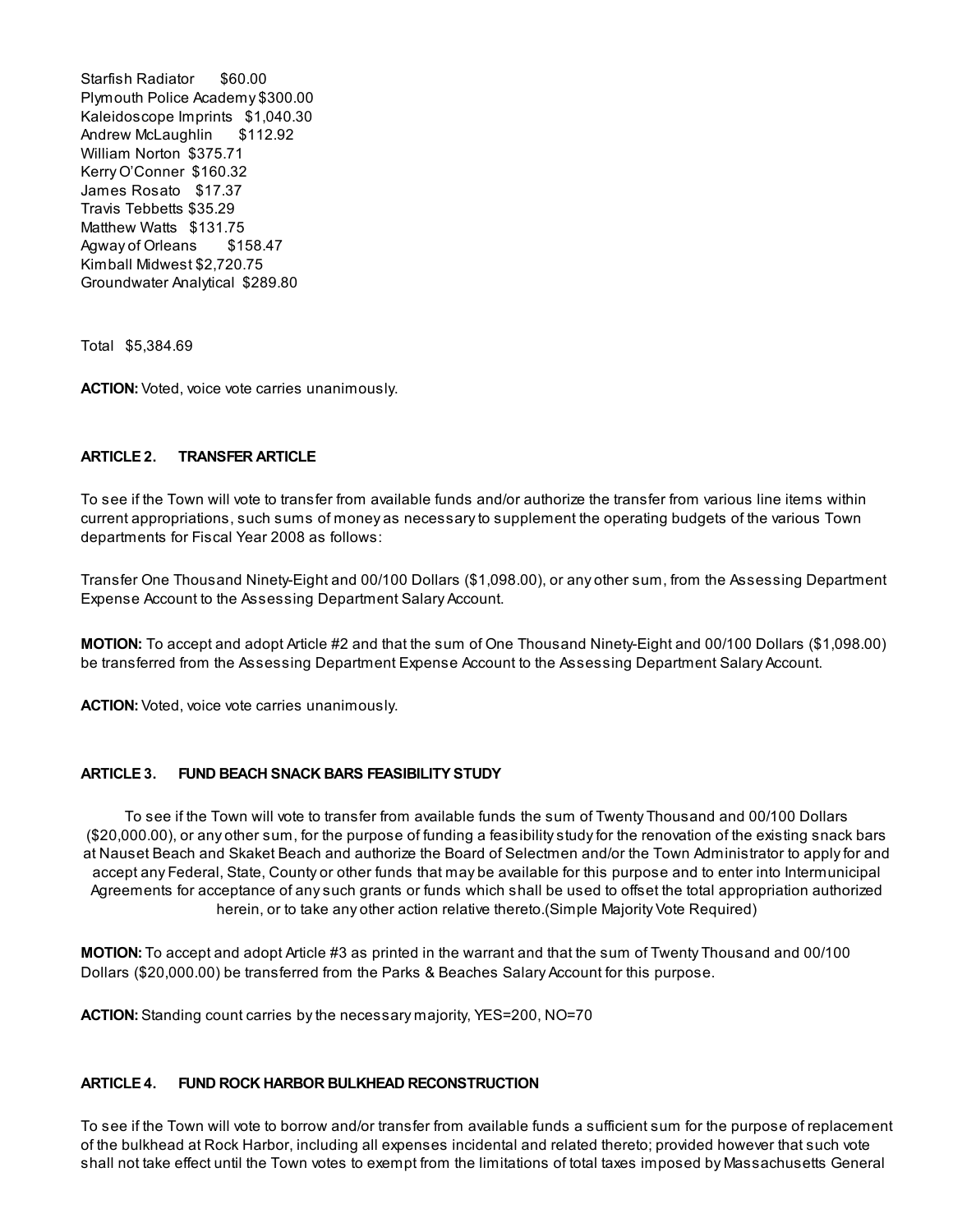Law Chapter 59 § 21C (Proposition 2  $\frac{1}{2}$ ) the amounts required to pay the principal and interest of the borrowing approved by such vote and further authorize the Board of Selectmen and/or Town Administrator to apply for and accept any Federal, State, County or other funds that may be available for this purpose and to enter into Intermunicipal Agreements for acceptance of any such grants or funds which shall be used to offset the total appropriation authorized herein, or to take any other action relative thereto. (3/4 Vote Required)

MOTION: To accept and adopt Article #4 as printed in the warrant and that the sum of One Million One Hundred Thousand and 00/100 Dollars (\$1,100,000.00) be appropriated for this purpose and for costs incidental and related thereto, and to raise such appropriation the Treasurer, with approval of the Board of Selectmen, is authorized to borrow the sum of sum of One Million One Hundred Thousand and 00/100 Dollars (\$1,100,000.00), pursuant to Massachusetts General Laws Chapter 44, section 7 clause (9), or any other enabling authority, and to issue bonds or notes of the Town therefore, provided however that this vote shall not take effect until the Town votes to exempt from the limitations on total taxes imposed by the Massachusetts General Law Chapter 59 Section 21C (Proposition 2 ½ so called) the amounts required to pay the principal and interest on the borrowing approved by such vote.

**ACTION:** Standing vote carries by the necessary  $\frac{3}{4}$  majority, YES=283, NO=3

## ARTICLE 5. AUTHORIZE TRANSFER CABLE FRANCHISE FEES

To see if the Town will vote to transfer from the Cable Fees Reserve for Appropriation Account the sum of Ten Thousand and 00/100 Dollars (\$10,000.00) to the Cable TV Expense Account, or any other sum, to be spent under the direction of the Board of Selectmen for the purpose of contract negotiations, and the sum of Five Thousand and 00/100 Dollars (\$5,000.00) to the Cable TV Salaries Account, or any other sum, for backup operation of the Town's electronic communications media, or to take any other action related thereto. (Simple Majority Vote Required)

MOTION: To accept and adopt Article #5 and that the sum of Fifteen Thousand and 00/100 Dollars (\$15,000.00) be transferred from the Cable Reserve for Appropriation Account as follows:

- Ten Thousand and 00/100 Dollars (\$10,000.00) to the Cable TV Expense Account; and
- Five Thousand and 00/100 Dollars (\$5,000.00) to the Cable TV Salaries Account.

ACTION: Voted, voice vote carries unanimously.

## ARTICLE 6. AMEND BOARD OF SELECTMEN FEES

To see if the Town will vote to authorize the Board of Selectmen to increase the fees for certain Liquor Licenses and fees for certain boat slips and moorings, as published in the Orleans Cape Codder on September 28, 2007 and on file in the offices of the Board of Selectmen and the Town Clerk, or to take any other action relative thereto. (Simple Majority Vote Required)

MOTION: To accept and adopt Article #6 and that the Board of Selectmen be authorized to increase fees by not more than the amounts published in the Orleans Cape Codder and as on file in the offices of the Board of Selectmen and Town Clerk.

ACTION: Standing vote fails to pass by the necessary majority, YES=77, NO=196

## ARTICLE 7. AMEND TOWN CLERK FEES

To see if the Town will vote to increase the fees titled "Town Clerk Fees" as published in the Orleans Cape Codder on September 28, 2007 and on file in the offices of the Board of Selectmen and the Town Clerk, or to take any other action relative thereto.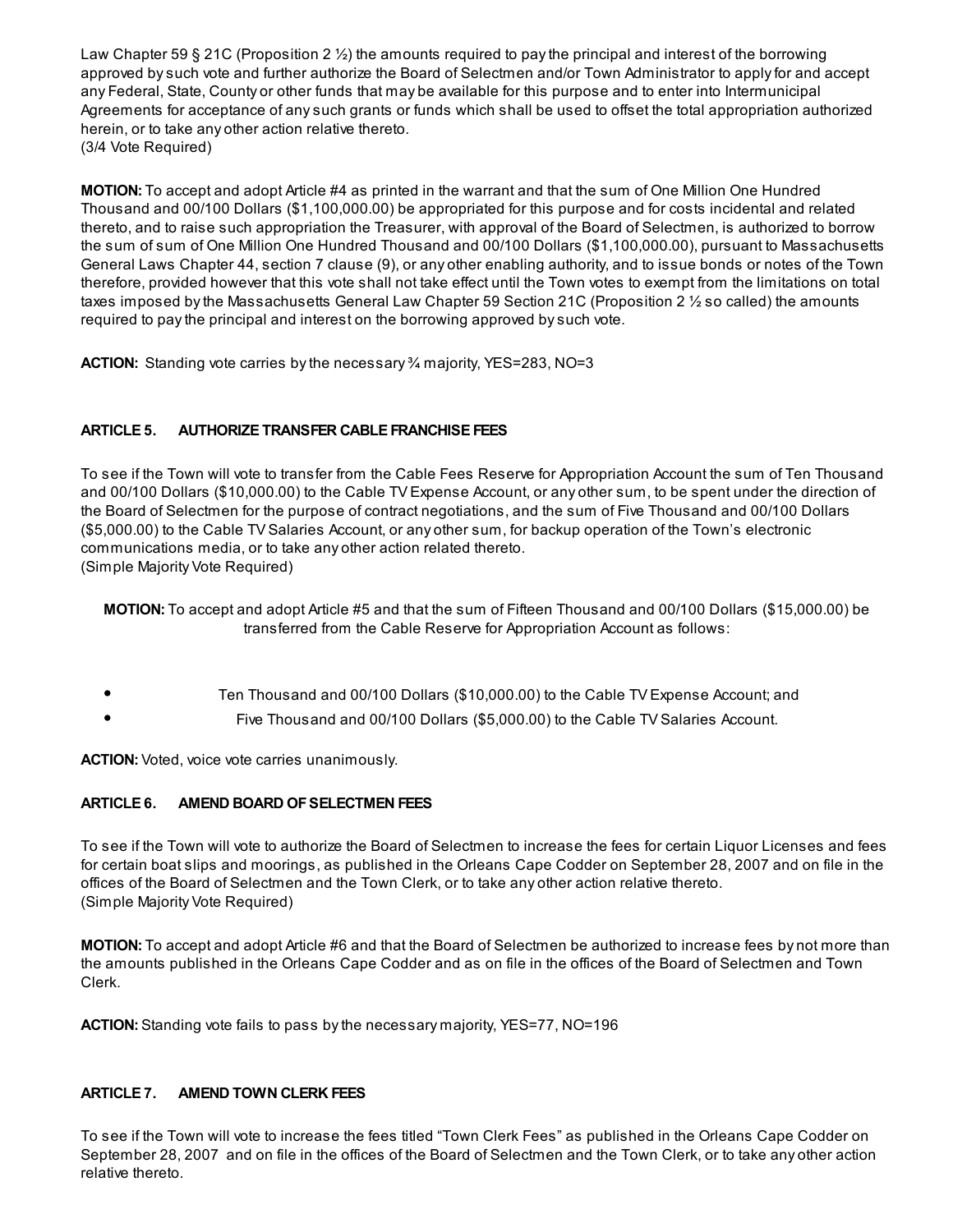MOTION: To accept and adopt Article #7 and that the Board of Selectmen be authorized to increase fees by not more than the amounts published in the Orleans Cape Codder and as on file in the offices of~the Board of Selectmen and Town Clerk.

ACTION: Voted, voice vote carries by the necessary majority.

## ARTICLE 8. AMEND PARK COMMISSIONERS FEES

To see if the Town will vote to authorize the Board of Selectmen, acting as Park Commissioners, to increase the fees for resident off-road vehicle stickers, as published in the Orleans Cape Codder on September 28, 2007 and on file in the offices of the Board of Selectmen and the Town Clerk, or to take any other action relative thereto. (Simple Majority Vote Required)

MOTION: To accept and adopt Article #8 and that the Board of Selectmen be authorized to increase fees by not more than the amounts published in the Orleans Cape Codder and as on file in the offices of~the Board of Selectmen and Town Clerk.

ACTION: Voted, voice vote carries by the necessary majority.

## ARTICLE 9. FUND ORLEANS MANAGERS UNION CONTRACT

To see if the Town will vote to transfer from available funds the sum of One Hundred Twenty-Five Thousand and 00/100 Dollars (\$125,000.00) to be added to the FY07 and FY08 Salaries Accounts, and the sum of Twenty-Five Thousand and 00/100 Dollars (\$25,000.00) to undertake a classification/compensation study of existing positions for various town departments with employees covered under the collective bargaining agreement between the Town and the Orleans Managers Union, or to take any other action relative thereto. (Simple Majority Vote Required)

MOTION: To accept and adopt Article #9 as printed in the warrant and that the sum of One Hundred Twenty-five Thousand and 00/100 Dollars (\$125,000.00) be transferred from available funds to the FY07 and FY08 Salaries accounts, and that the sum of Twenty-five Thousand and 00/100 Dollars (\$25,000.00) be transferred from available funds to undertake a classification/compensation study.

ACTION: Voted, voice vote carries unanimously.

## ARTICLE 10. FUND UNITED STEELWORKERS OF AMERICA, AFL-CIO CONTRACT

To see if the Town will vote to transfer from available funds the sum of Thirty-Five Thousand and 00/100 Dollars (\$35,000.00) to be added to the FY07 Salaries Accounts and raise and appropriate the sum of Forty-Eight Thousand and 00/100 Dollars (\$48,000.00) to be added to the FY08 Salaries Accounts for various town departments with employees covered under the collective bargaining agreement between the Town and the United Steelworkers of America, AFL-CIO, provided however that the sum of \$48,000 shall be contingent upon the passage of a general override ballot question under the provisions of Massachusetts General Law Chapter 59 §21C (Proposition 2 ½) paragraphs (g) and (m), or to take any other action relative thereto.

(Simple Majority Vote Required)

MOTION: To accept and adopt Article #10 as printed in the warrant and that the sum of Thirty-Five Thousand and 00/100 Dollars (\$35,000.00) be transferred from available funds to the FY07 Salaries Accounts, and that the sum of Forty-Eight Thousand and 00/100 Dollars (\$48,000.00) be raised and appropriated to be added to the FY08 Salaries Accounts, provided, however, that the sum of \$48,000 shall be contingent upon the passage of a general override ballot question to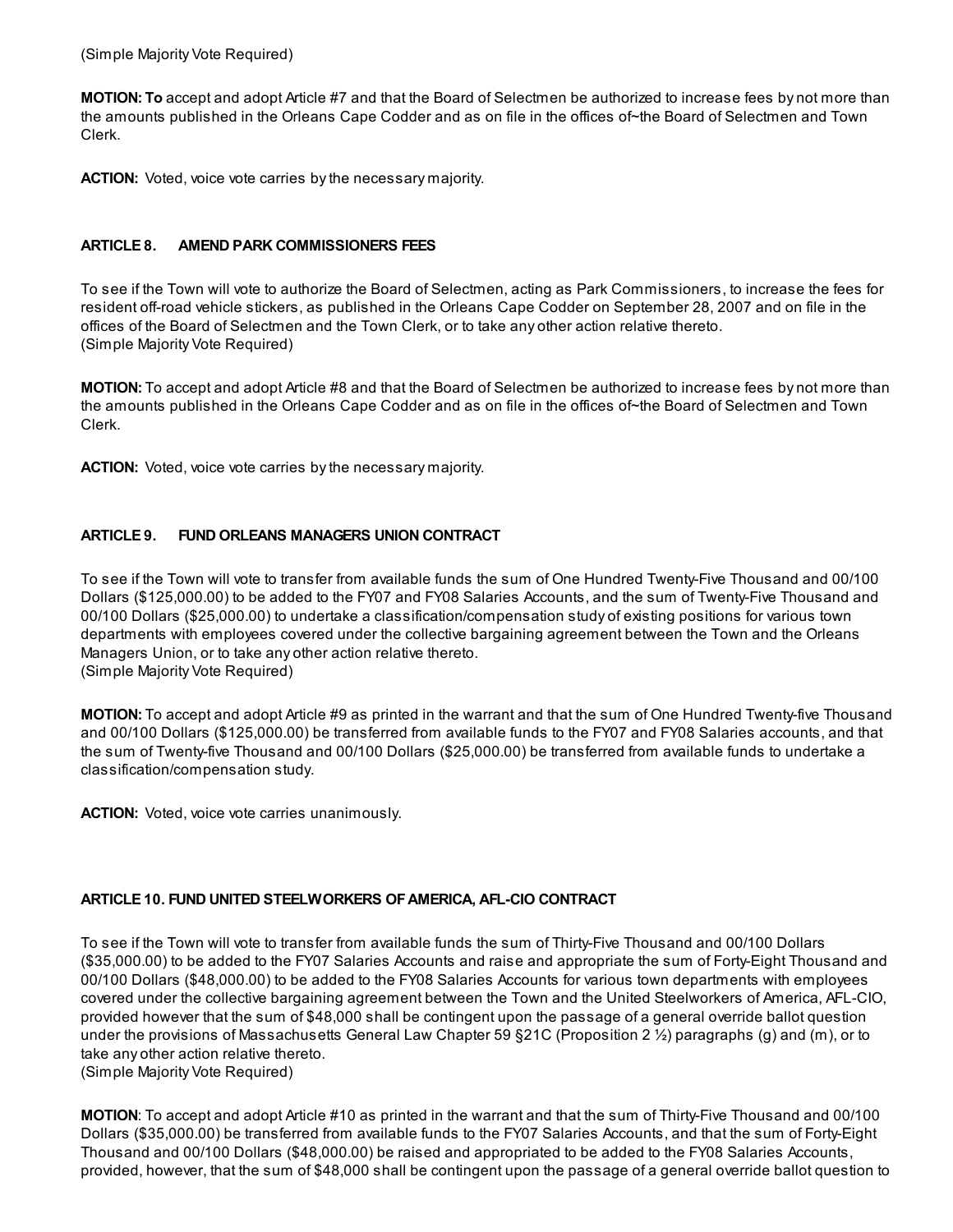exempt this amount from the limitations on total taxes imposed by the Massachusetts General Law Chapter 59 Section 21C (Proposition 2 ½ so called).

ACTION: Voted, voice vote carries unanimously.

## ARTICLE 11. AUTHORIZE LEASE FOR SKAKET BEACH CONCESSION **STAND**

To see if the Town will vote to authorize the Board of Selectmen, acting as the Park Commissioners, to lease on such terms as they deem appropriate, the Skaket Beach Concession Stand for a period not to exceed five (5) years or to take any other action relative thereto.

MOTION: To accept and adopt Article #11 as printed in the warrant.

ACTION: Voted, voice vote carries by the necessary majority

## ARTICLE 12. AMEND MAY 2007 ANNUAL TOWN MEETINGVOTE (COMMUNITY PRESERVATION ACT PROGRAM BUDGET)

To see if the Town would vote to amend the action taken under Article 4 of the May 2007 Annual Town Meeting as follows:

That the sum of Four Hundred Eighty Thousand and 00/100 Dollars (\$480,000.00) be amended to the sum of Five Hundred Thirty Thousand and 00/100 Dollars (\$530,000.00), to include funding of all nine items set forth in Article 4, and in all other respects the action taken under Article 4 is hereby ratified and confirmed, or to take any other action relative thereto.

(Simple Majority Vote Required)

MOTION: To accept and adopt Article #12 as printed in the warrant.

ACTION: Voted, voice vote carries unanimously.

## ARTICLE 13. ACQUIRE LAND AT 21 CAPTAIN LINNELL ROAD

To see if the Town will vote to authorize the Board of Selectmen to acquire by gift, by purchase, or otherwise, for the land located at 21 Captain Linnell Road, shown on the Orleans Assessor's Map 24 as Parcel 15 for general municipal purposes and, further, to authorize the Board of Selectmen to negotiate the purchase of the land and to make the decision to enter into any agreement to purchase the land and to execute any and all instruments as may be necessary on behalf of the Town, including the grant of a conservation restriction, or to take any other action relative thereto, provided however that such vote shall not take effect until the Town votes to exempt from the limitations of total taxes imposed by Massachusetts General Law Chapter 59 § 21C (Proposition 2 ½) amounts required to pay the principal and interest of the borrowing approved by such vote and further authorize the Board of Selectmen and/or Town Administrator to apply for and accept any Federal, State, County or other funds that may be available for this purpose and to enter into Intermunicipal Agreements for acceptance of any such grants or funds which shall be used to offset the total appropriation authorized herein, or to take any other action relative thereto. (3/4 Vote Required)

MOTION: That the sum of One Hundred Twenty-Five Thousand and 00/100 Dollars (\$125,000.00) be and hereby is appropriated to pay costs of acquiring, by gift, purchase or otherwise, the land located at 21 Captain Linnell Road, shown on the Orleans Assessor's Map 24 as Parcel 15 for open space and drainage purposes; that to meet this appropriation, the Treasurer, with the approval of the Selectmen, is hereby authorized to borrow said amount under and pursuant to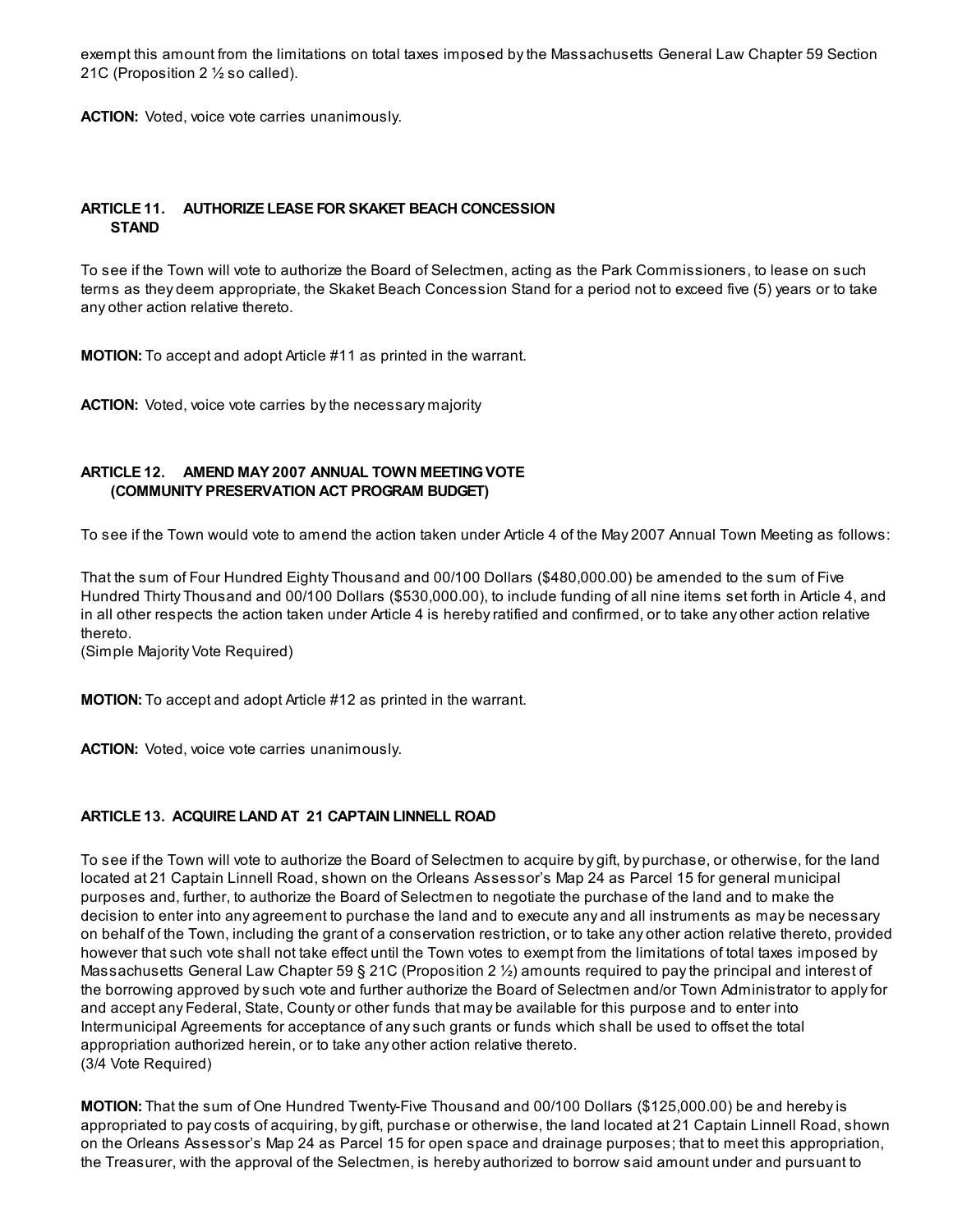Chapter 44, Section 7(3) of the General Laws, or pursuant to any other enabling authority, and to issue bonds or notes of the Town therefore, and, further, that the Selectmen are authorized to negotiate the purchase of this land and to enter into any agreement to purchase the land and to execute any and all instruments as they may find necessary in connection therewith, including the grant of a conservation restriction; provided, however, that no funds shall be borrowed or expended hereunder unless and until the Town votes to exempt from the limitations of total taxes imposed by Chapter 59, Section 21C of the General Laws (Proposition 2 ½) the amounts required to pay the principal and interest of the borrowing approved by this vote, and further that the Board of Selectmen and/or Town Administrator are authorized to apply for and accept any Federal, State, County or other funds that may be available for this purpose and to enter into Intermunicipal Agreements for acceptance of any such grants or funds which shall be used to offset the total appropriation authorized by this vote.

MOTION: To move the question.

ACTION: Voted, voice vote carries unanimously to move the question.

ACTION: Standing vote carries by the necessary % majority, YES=242, NO=16.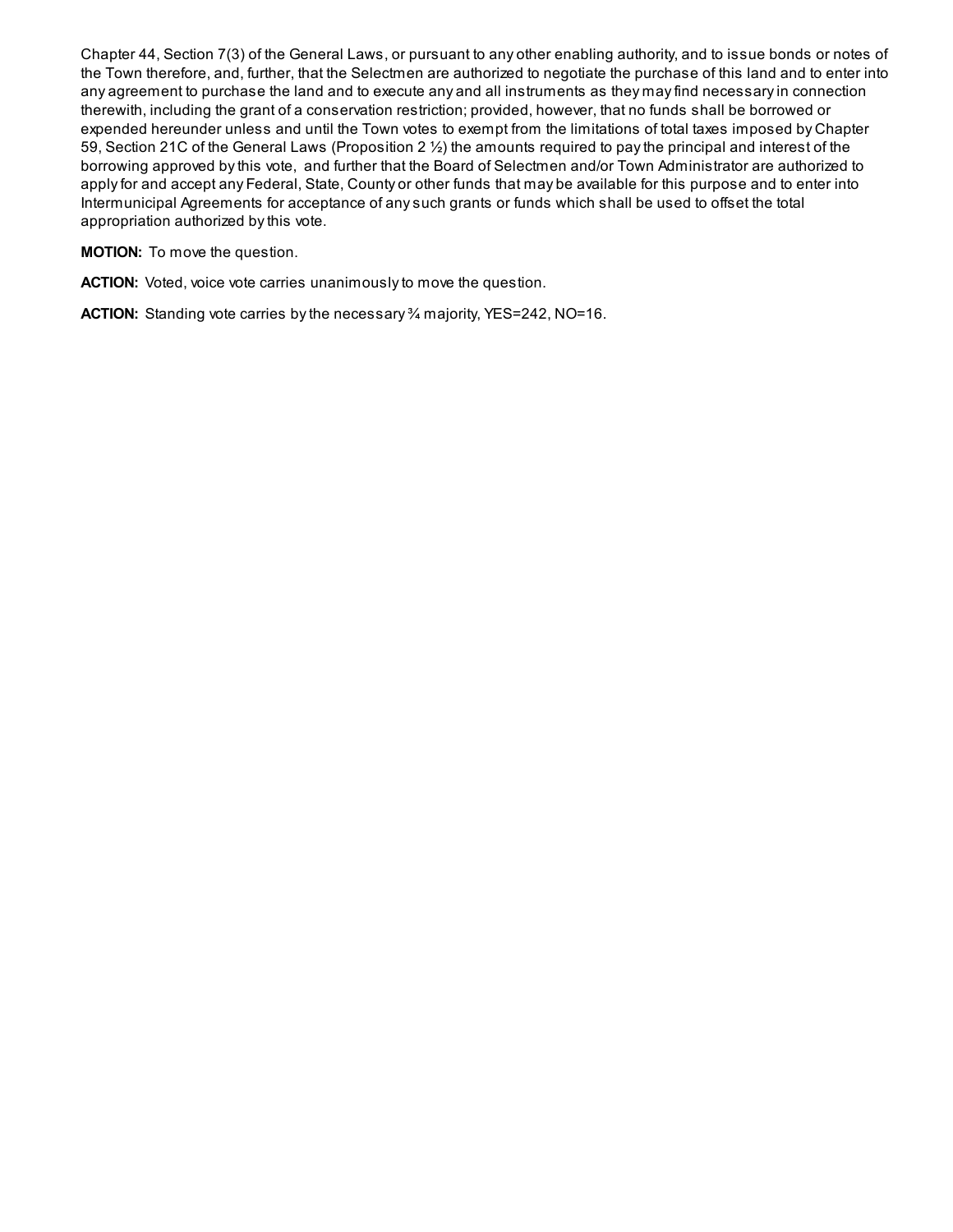